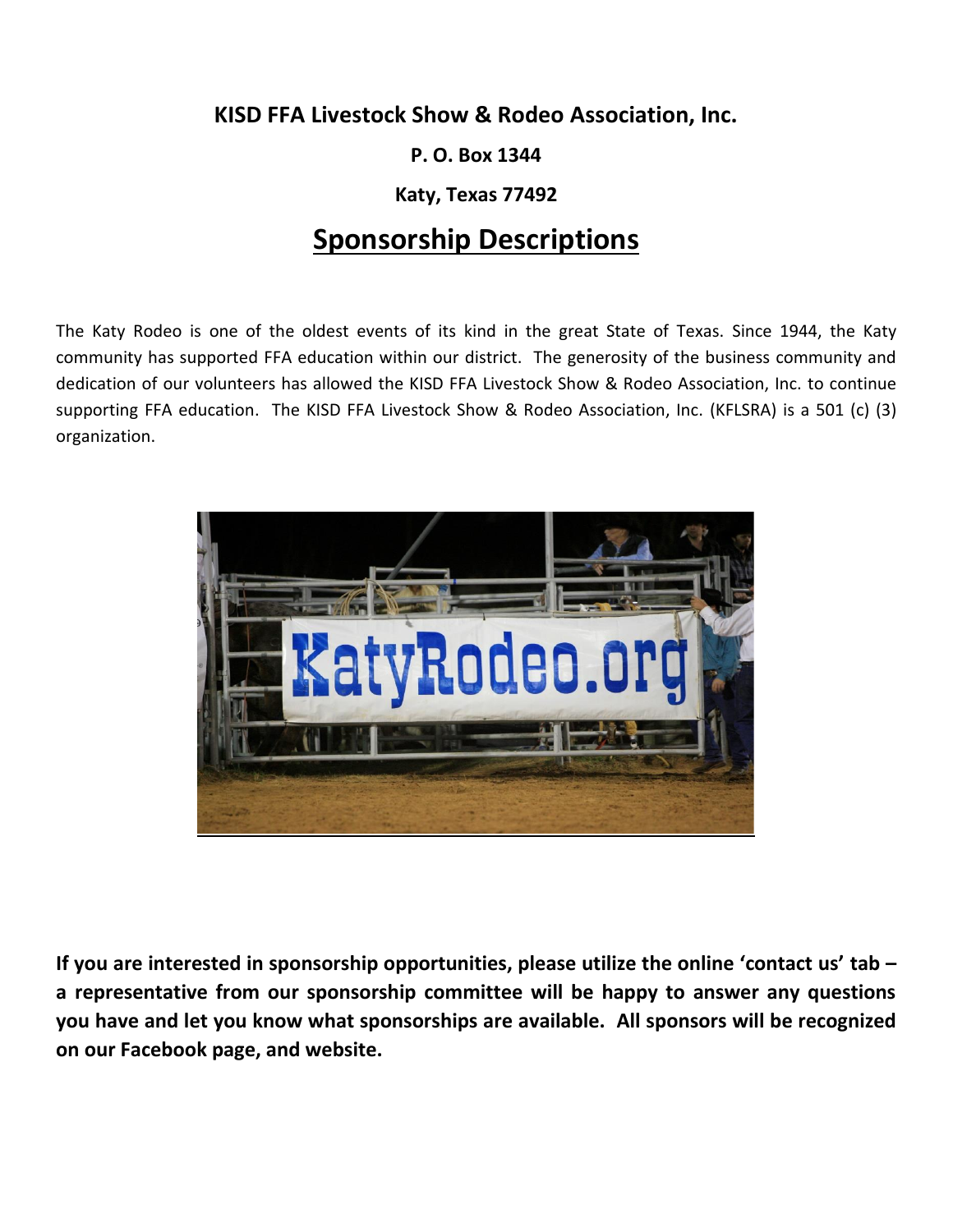### **Platinum Sponsors: \$5,000 (limit 3)**

- Company commercial prior to the beginning of the rodeo. Sponsor will be offered the opportunity to ride thru the arena in rodeo vehicle provided by local auto dealer during announcer presentation. Sponsor will provide the script for the rodeo announcer.
- $\blacksquare$  3 30 second commercials on video board throughout the evening.
- 1 Katy Cowgirl Flag for Grand Entry
- **•** Sponsor name on rodeo posters (must receive commitment before November  $1^{st}$ )
- Sponsor will be recognized by the rodeo announcer throughout the rodeo.
- $\blacksquare$  1 Box Seat with 8 tickets per night.
- $\blacksquare$  2 4' x 12' Banner (cost of fabricating the signs is included in the sponsorship)
- $\blacksquare$  2 2' x 6' Arena Sign (cost of fabricating the signs is included in the sponsorship)
- 2 VIP Parking Passes

#### **Rodeo Event Sponsors: \$1250 per event – 8 events**

- **•** Sponsors flag flown before event optional (add  $\sim$ \$300 for flag if needed)
- Sponsors commercial before event
- Video board airtime during sponsored rodeo event
- Champion Buckle Presentation for event on Saturday night
- $\blacksquare$  2 Rodeo Passes (allows access to all three nights of the rodeo)
- $\blacksquare$  1 VIP Parking Pass
- **1) Bareback Riding Sponsor: \$1250 (3 nights)**
- **2) Steer Wrestling Sponsor: \$1250 (3 nights)**
- **3) Team Roping Sponsor: \$1250 (3 nights)**
- **4) Saddle Bronc Riding Sponsor: \$1250 (3 nights)**
- **5) Bull Riding Sponsor: \$1250 (3 nights)**
- **6) Tie-Down Roping Sponsor: \$1250 (3 nights)**
- **7) Breakaway Roping Sponsor-\$1250 (3 nights)**
- **8) Barrel Racing Sponsor: \$1250 (3 nights)**

Rodeo event sponsorship fee includes coverage for all three nights of the rodeo as well as the champion belt buckle awards ceremony on Saturday night. Sponsors are recognized by the announcer prior to the event, including a short script promoting the sponsor's business (provided by the sponsor).

### **Video Board Sponsor: \$2000 each (5 available)**

- **•** Sponsor will receive premium airtime on video board each night of the rodeo.
- Opportunity to run a 30 second commercial at beginning and end of rodeo. (sponsor will need to provide a flash drive, .mov, .mp4, or .AVI file format).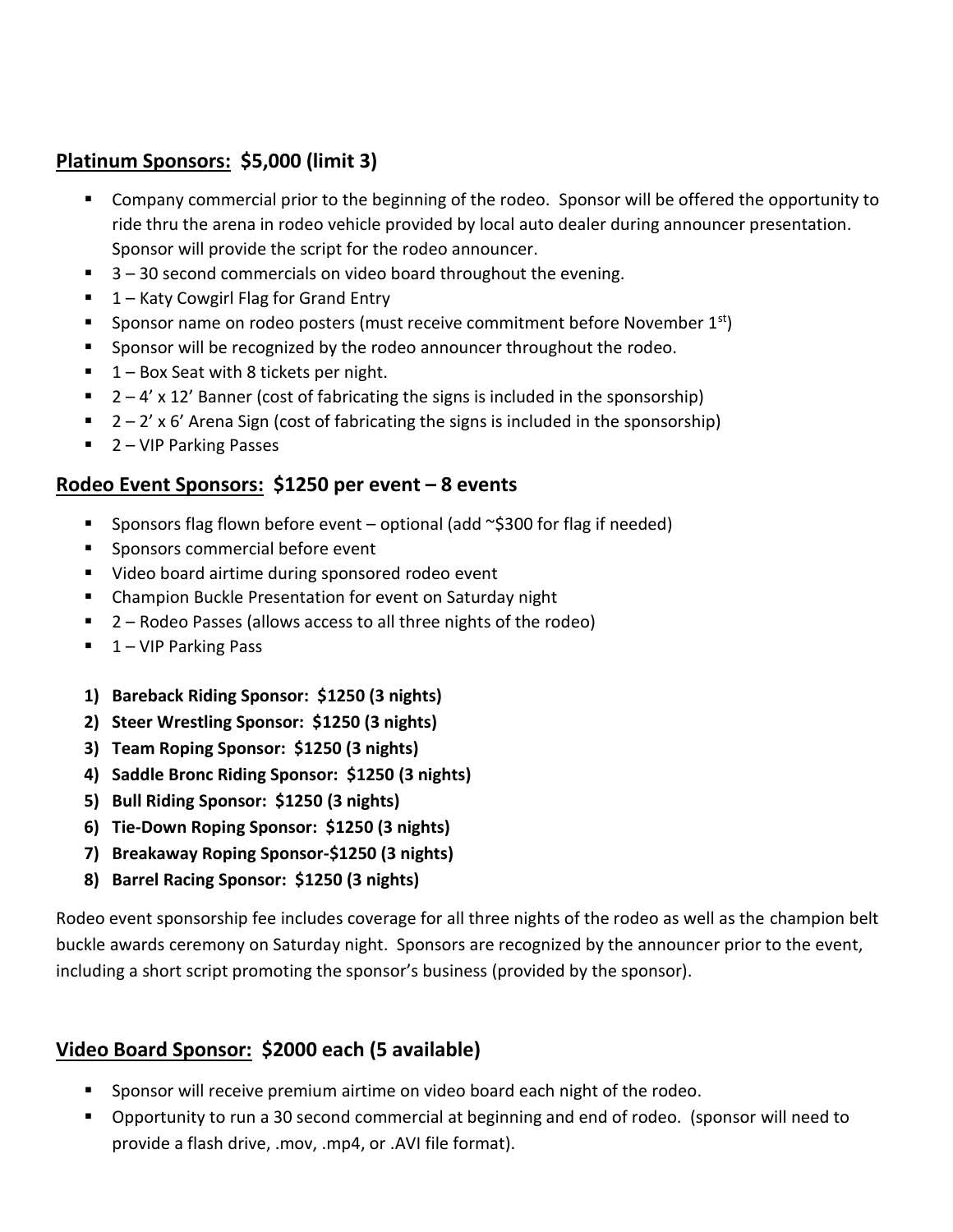- 2 Rodeo Passes (allows access to all three nights of the rodeo)
- 1-VIP Parking Pass

#### **Bucking Chute Sign Sponsor: \$750 each (6 available)**

The bucking chutes are a major focus area for all rough stock rodeo events. The signs are custom made to fit the chutes. The rodeo announcer will use the sponsors name to identify the chute during the rough stock events.

#### **Rodeo Arena Sign Sponsor (2' x 6'): 1 sign for \$400 or 2 signs for \$600 (limit 36)**

Rodeo Arena signs hang on the inside of the arena in front of the box seats.

Sponsor will be acknowledged by rodeo announcer.

#### **Roping Box Area Sign Sponsor (2' x 8'): \$500 each (4 available)**

Roping Box Area signs hang inside the arena adjacent to the Steer Wrestling, Team Roping, Tie-down Roping and Break away Roping events.

Sponsor will be acknowledged by rodeo announcer.

#### **Rough Stock Area Sign Sponsor (2' x 8'): \$500 each (2 available)**

Rough Stock Area signs are hung inside the arena located adjacent to the Bucking Chutes and highly visible to the entire audience.

Sponsor will be acknowledged by rodeo announcer.

**The sponsorship committee will coordinate the fabrication of all signs and submit the final design for sponsor's approval. Sponsor signs are displayed during all 3 nights of the rodeo. The cost of fabricating the sign is included in the sponsorship fee for all new sponsors with the hope that businesses will renew their sponsorships year after year. Each sponsor must submit a graphics file in the proper format (.ai or .eps) before February 1st to ensure their signs are ready for the rodeo. Existing arena signs that are remade for design changes will be sponsors responsibility and invoiced separately.**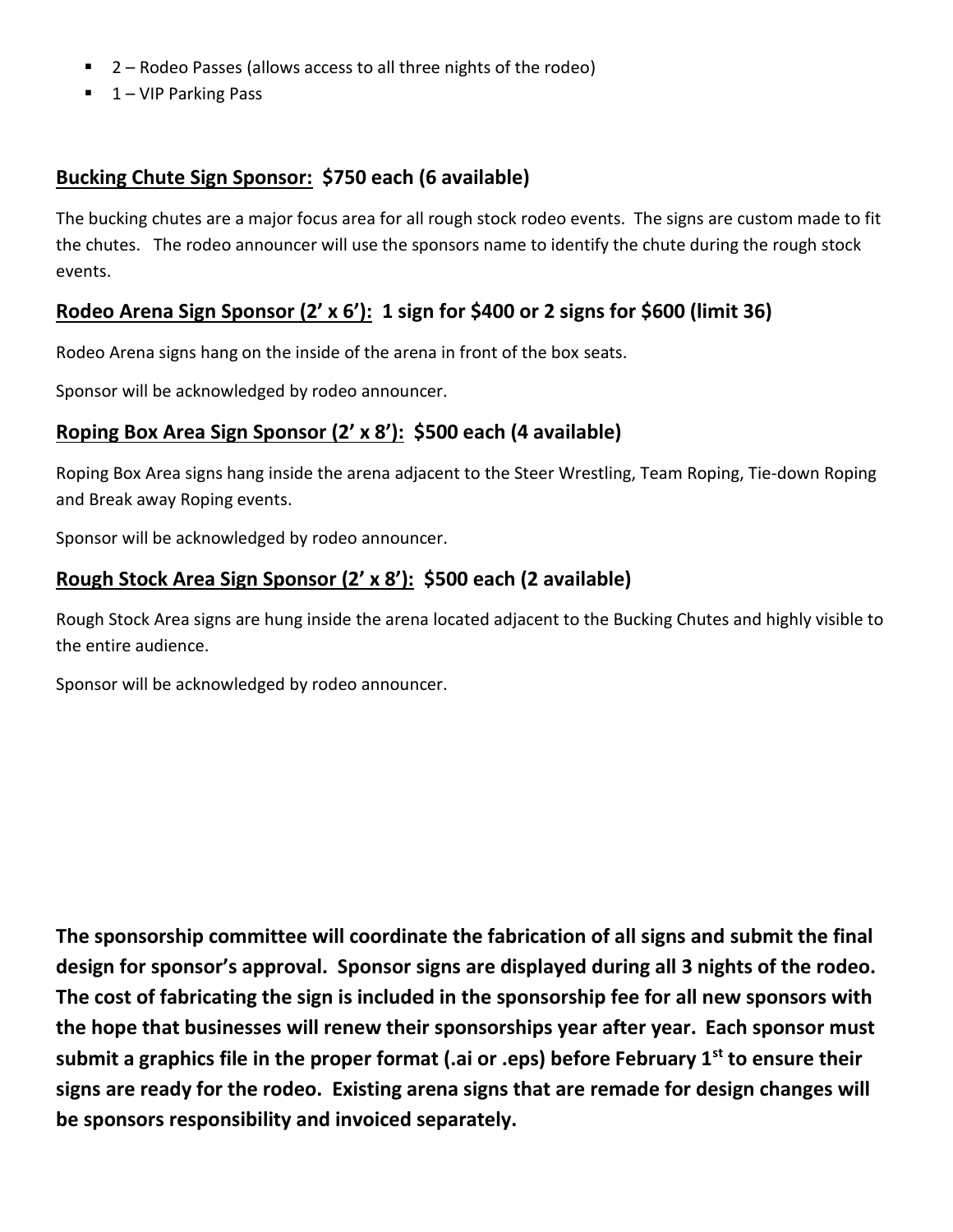# **Rodeo Youth Event Sponsorships:**

### **Calf Scramble Sponsor: \$200 each, 12 students/night**

The Calf Scramble takes place during each rodeo performance. The successful scramblers receive \$200 to aid in the purchase of a livestock animal to be raised and shown at the Katy Livestock Show and Rodeo the following year. There are 12 calf sponsorships for each night of the rodeo. Sponsors are recognized by the announcer during to the Calf Scramble.

#### **Hard Luck Sponsor**: **\$200 each, 2 students/night**

Two students each night who are deemed to have tried the hardest without success of catching a calf are chosen for the Hard Luck award. Each hard luck winner receives \$200 to aid in the purchase of a livestock animal to be raised and shown at the Katy FFA Livestock Show the following year. Sponsors are recognized by the announcer at the time of hard luck award distribution.

#### **First Catch Buckle Sponsor: \$250/night (3 available – 1 per night)**

The first FFA student to successfully cross the finish line with a haltered calf will receive a belt buckle.

#### **Mutton Busting Sponsorship: \$350/night (3 available – 1 each night)**

The Mutton Busting event is a crowd favorite! Two Mutton Busting events take place each night of the rodeo performance. The Sponsor is recognized by the announcer prior to each Mutton Busting event.

#### **Stick Horse Race Sponsor: \$250/night (3 available – 1 each night)**

The stick horse race occurs during each night of the rodeo and is open to all pre- kindergarten Katy ISD children. Sponsor is recognized by the announcer prior to the stick horse race.

## **Other Rodeo Sponsorships:**

### **Calf Scramble T-Shirt Sponsor: \$2,000 (1 available)**

Sponsors logo is included on calf scramble t-shirts provided to FFA student participants.

#### **Alumni Barrel Race Sponsor: \$300 (Saturday Night Only)**

Sponsor will be recognized by the rodeo announcer while flag is flown in the arena (~\$300 for flag if needed)

#### **Alumni Team Roping Sponsor: \$300 (Saturday Night Only)**